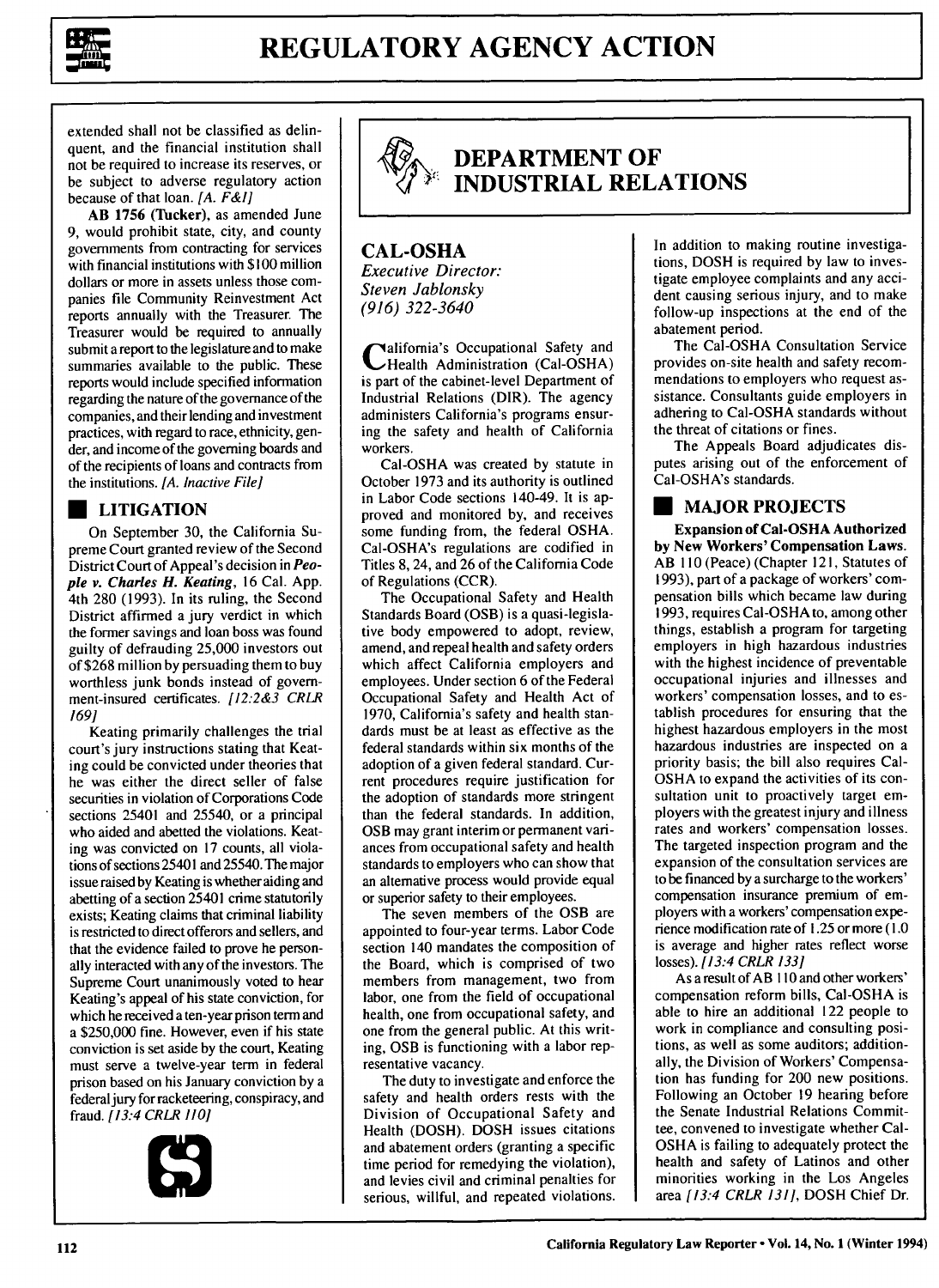

John Howard announced that 38 of the new compliance inspector positions will be added by early 1994 to supplement the 89 Cal-OSHA safety engineers and industrial hygienists who presently work in Los Angeles, Orange, Ventura, San Diego, Riverside, and Kern counties. Additionally, Cal-OSHA will be opening new "consultation service" offices in Anaheim, the San Fernando Valley, and Concord to better provide employers with advice on how to comply with the state's worker safety and health regulations. However, some participants at the October hearing expressed doubt regarding the possibility of significant improvement without a greater willingness among manufacturers and other employers to improve the working conditions of their employees.

**Federal Legislation Seeks to Reform OSHA.** Legislation pending in Congress would enact the Comprehensive Occupational Safety and Health Reform Act (COSHRA), which supporters contend would make federal **OSHA** more effective in enforcement, standard-setting, training and education, discrimination prevention, and construction safety (see **LEGISLA-TION). S.** 575, sponsored **by** Senator **Ed**ward Kennedy (D-Massachusetts) and H.R. **1280,** sponsored **by** Representative William Ford (D-Michigan), are nearly identical bills which propose the following changes:

-mandatory safety and health programs for all employers and mandatory joint labor-management safety committees for all employers with eleven or more workers;

-full federal **OSHA** coverage for state, county, and municipal employees and Department of Energy contract workers. **Al**though the Senate version covers federal workers, the House version does not; however, Representative William Clay **(D-**Missouri) has introduced separate legislation in the House to cover federal and **U.S.** Postal Service employees;

-deadlines for the establishment of standards on permissible exposure limits, exposure monitoring, health surveillance, and ergonomics;

-expanded criminal sanctions for cases involving "serious bodily injury" or death;

-increases in maximum jail time to ten years for first-time criminal offenders and twenty years for subsequent offenses;

-abatement of serious hazards cited **by OSHA** while employers contest citations;

-creation of an **"OSHA** Assistance Fund" which employers would pay into when using OSHA's state consultation programs;

-establishment of a new minimum **\$1,000** penalty for each serious violation,

with fines deposited to OSHA (not the U.S. Treasury); and

-establishment of a new deputy administrator position for construction and other measures to strengthen construction safety's profile within the agency.

In December, U.S. Labor Secretary Robert Reich notified Kennedy and Ford that the Department of Labor will "strongly support" the reform legislation. At this writing, both bills are pending in committee.

**OSB Proposes Long-Awaited Ergonomics Regulation. On** November **26,** after years of delay and resistance, OSB published notice of its intent to adopt new section **5110,** Title **8** of the CCR, to establish ergonomics standards which seek to prevent cumulative trauma disorders resulting from repetitive motion. Although OSB has been petitioned to adopt ergonomics standards on numerous occasions (particularly in relation to the use of video display terminals), it has consistently refused to take action on this issue. *[11:3 CRLR 140-41; 10:4 CRLR 130-31; 9:4 CRLR 102]* However, AB **110** (Peace) (Chapter 121, Statutes of **1993)** requires OSB to address the issue as part of a comprehensive effort to lower workers' compensation costs.

In its rulemaking notice, OSB now acknowledges that the reported incidence of cumulative trauma disorders (CTDs) has increased dramatically during the last decade; according to the **U.S.** Department of Labor's Bureau of Labor Statistics (BLS), the incidence of disorders associated with repeated trauma rose from **22,600** cases in **1982** to 185,400 cases in **1990,** the latest year for which BLS statistics are currently available. Since **1989,** CTDs have been more prevalent than all other occupational diseases combined. OSB notes that California statistics reveal a similar trend; in **1991,** disorders associated with repeated trauma constituted **32%** of all occupational diseases reported in California. According to OSB, because existing regulations provide a cumbersome and incomplete mechanism for addressing CTDs, "[r]egulatory intervention with a specific focus on prevention of CTDs is needed."

Accordingly, proposed section 5110, which would apply to all employers, would establish minimum requirements for controlling exposure to the risk of developing cumulative trauma disorders. In order to determine whether CTD risk or CTDs must be addressed under section 5110, each employer would be required to gather preliminary information. First, the employer must perform a one-time review of certain records bearing on the presence of CTDs and CTD risk in the workplace,

covering a specified period of time. Then, the employer must establish a reporting procedure which encourages employees to report CTD symptoms or CTD risk as specified, with provisions for documentation and maintenance of records.

Among other things, section 5110 would also provide the following:

-When CTD risk, a diagnosed CTD, or CTD symptoms are present, section 5110 would require a structured approach to evaluating the work activities that are implicated, specify the required procedures for conducting and updating worksite evaluations (including documentation and maintenance of records), and define the proper scope of worksite evaluations.

-Section 5110 would contain requirements for the implementation, in a timely manner and based on the severity of the hazard, of engineering controls, administrative controls, and personal protective equipment as necessary to reduce or eliminate CTD risk.

-Section 5110 would require employers to make available, at no cost to employees, effective medical management, when any employee reports CTD symptoms; the term "medical management" includes, to the extent feasible, early detection and diagnosis of work-related CTDs and CTD symptoms. The section would require employers to provide certain information to medical evaluators, and to provide employee access to the results of medical evaluations. Further, the section would require employers to reimburse employees for the cost of eye examinations and corrective lenses under narrowly defined circumstances, and would provide that termination of employment will not relieve an employer of the obligation to provide medical evaluation.

-Section 5110 would require employers to provide two types of training to minimize CTD risk. General training is required for all employees, and could be accomplished by brief, pre-job safety conferences; job-specific training is required for all employees whose work activities are required to be addressed by engineering controls, administrative controls, or personal protective equipment, unless the controls eliminate the necessity for safety instruction with respect to CTD risk.

-Appendix A to section 5110 would provide non-mandatory guidance in identifying and evaluating CTD risk and performing worksite evaluations in general.

-Appendix B to section 5110 would provide specifications for engineering and administrative controls for video display terminal (VDT) operators, which may be chosen as one means of complying with the general job activity control measure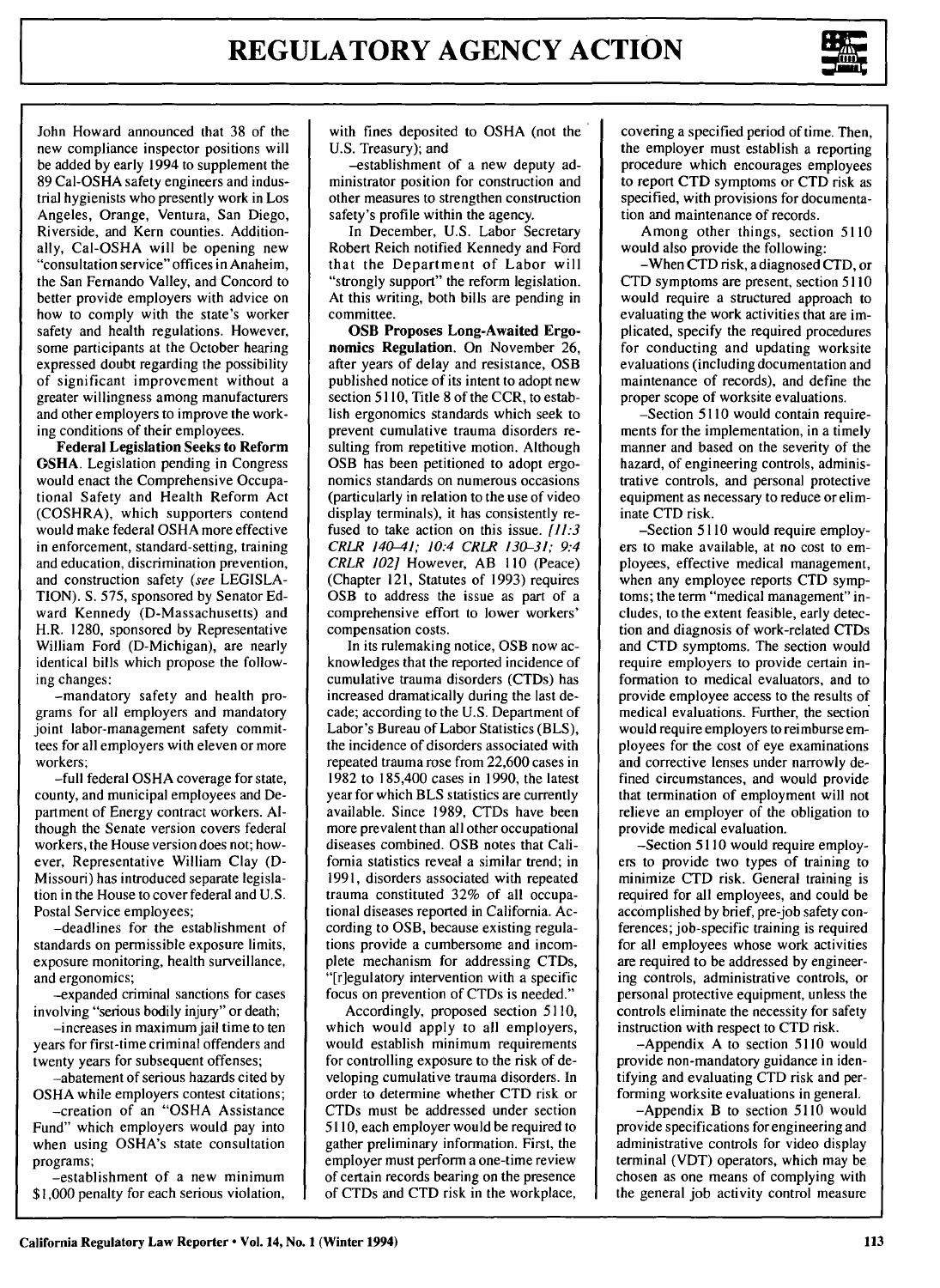

requirement of section 5110 as it relates to VDT operators.

-Appendix C to section 5110 would contain language employers must use to request a medical evaluation to ensure an effective evaluation.

According to OSB, "[i]t is anticipated that this proposal will not have a significant adverse impact on California businesses"; further, based on cost data submitted by Blue Cross of California, Vision Service Plan, 3M Company, and the California Chamber of Commerce, and on specified data regarding rising CTD incidence and the portion of workers' compensation costs associated with CTD claims, OSB concluded that "compliance with this proposal is likely to produce a net savings to employers if workers' compensation costs saved as a result of compliance are considered."

At this writing, OSB is scheduled to hold public hearings on proposed section 5110 on January 13 in Los Angeles and February 24 in San Francisco.

Haulage Vehicle Operation. On October 29, OSB published notice of its intent to amend section 1593, Article 10, Title 8 of the CCR, regarding safety requirements for the use of haulage vehicles. The proposed amendments would prohibit employees at construction jobsites from using the attachments of haulage vehicles, which do not provide full protection equivalent to that required by section 3210, Title 8 of the CCR, to elevate employees or serve as work platforms. The amendment would also prohibit haulage vehicles from being used to transport other employees in a manner inconsistent with section 1597, Title 8 of the CCR. As amended, section 1593 would hold the employer responsible for ensuring that, when used as an elevated work platform or to transport employees, the haulage vehicle attachment (e.g., dozer blade, scoop, or bucket) is equipped with standard guardrail protection, seat belts, or safety belts with lanyards to provide fall protection consistent with specified regulatory provisions.

OSB conducted a public hearing on this proposal on December 16; no public comment was received. The proposed amendment awaits adoption by OSB and review and approval by the Office of **Ad**ministrative Law (OAL).

**Riding Loads on** Derricks, Hoists, or Cranes. On October **29,** OSB published notice of its intent to amend section 4999, Article **98,** Title **8** of the CCR, which would prohibit persons from riding on the load, hook, or sling of any derrick, hoist, or crane; according to OSB, the change would provide consistency between the General Industry Safety Orders and the

Construction Safety Orders by prohibiting employees from riding loads in all crane operations, whether in the general or construction industry.

OSB conducted a public hearing on this proposal on December 16; at this writing, the proposed amendment awaits adoption by OSB and review and approval by OAL.

Ventilation Requirements for Laboratory-Type Hood Operations/Biological Safety Cabinets. On October **29,** OSB published notice of its intent to amend section 5154.1 and adopt new section 5154.2, Article **107,** Title **8** of the CCR, which regulate the use of laboratory-type hoods and biological safety cabinets. Section 5154.1 currently sets forth requirements for ventilation rates, operation, and other special requirements for laboratorytype hoods. OSB's proposed amendment would, among other things, exempt biological safety cabinets from the section's requirements; biological safety cabinets are used primarily in microbiological laboratories and pharmacies where organisms and pharmaceutical materials which present a health hazard must be manipulated to maintain a sterile environment.

New section 5154.2 would include requirements for use, operation, ventilation rates and negative pressure, airflow measurements and leak testing, and other special requirements for biological safety cabinets; under the proposed language, section 5154.2 would only apply to biological safety cabinets used to control biohazard materials or hazardous substances. The section would also allow the use of biological safety cabinets to control exposure to cytotoxic drugs, aerosols, and particulate matter, provided the presence **of** these substances presents no risk of fire or explosion, and specified control requirements are met.

OSB conducted a public hearing on this proposal on December 16 and received comments from various members of the advisory committee it had convened to develop the proposal, as well as from various health safety professionals. Lawrence Gibbs, a member of the Executive Council of the American Biological Safety Association and a representative of Stanford University, expressed his concem that the technical language of the proposed standard lacks the precision needed to provide an efficient, up-to-date standard for users of the cabinets. Roger Richert, representing California Association of Hospitals and Health Systems (CAHHS) and the California Society for Hospital Engineering (CSHE), stated that he believed the cost estimates for compliance with the new standards are too low;

he expressed concern that many hospitals would be forced to buy new cabinets at a high price, and noted the additional costs of the required review process through the Office of Statewide Health Planning and Development (OSHPD). Ben Gonzalez of Technical Safety Services, which purchases and installs the cabinets for its clients, stated that the prices in the proposal are realistic for the type of devices being installed. A representative from UC Davis Medical Center then noted that because of the requirement for OSHPD approval, many hospitals cannot simply have someone come in and install the device; instead, they must engineer and submit drawings for approval, then pay for the installation through OSHPD, which adds significantly to the cost.

Because of the technical complexity of the standard and the number of public comments submitted, OSB extended the period for written comments until March 18.

Automotive Lift Standards Amendments. On October 1, OSB published notice of its intent to amend sections 3542 and 3543, Title 8 of the CCR, regarding automotive lifts. Existing section 3542 requires automotive lifts to be designed, constructed, and installed in accordance with the provisions of ANSI B153.1-1974, or to be approved by the California Division of Industrial Safety for lifts installed prior to November 1976. Among other things, OSB's proposed amendment would change the reference from the Division of Industrial Safety to the Division of Occupational Safety and Health, to reflect DOSH's current name. In addition, the amendments would require that new lifts installed after February 1, 1994 be in accordance with the provisions of ANSI/ ALl B153.1-1990, which is incorporated by reference, except for specified sections. The proposed amendments to section 3543 would require that automotive lifts manufactured after May 21, 1990, be provided with a label or statement of compliance indicating the lift was manufactured to conform to the requirements of ANSI/ALI B153.1-1990.

OSB held a public hearing on this rulemaking proposal on November 18; at this writing, the amendments await adoption by OSB and review and approval by OAL.

**Lead in Construction.** On September **28, OAL** accepted **OSB's adoption** of new **section 1532.1, Title 8** of the CCR, which establishes interim standards regarding occupational exposure to lead in construction work; the standard, which is identical to the interim final rule adopted **by** federal **OSHA** in May **1993,** went into effect on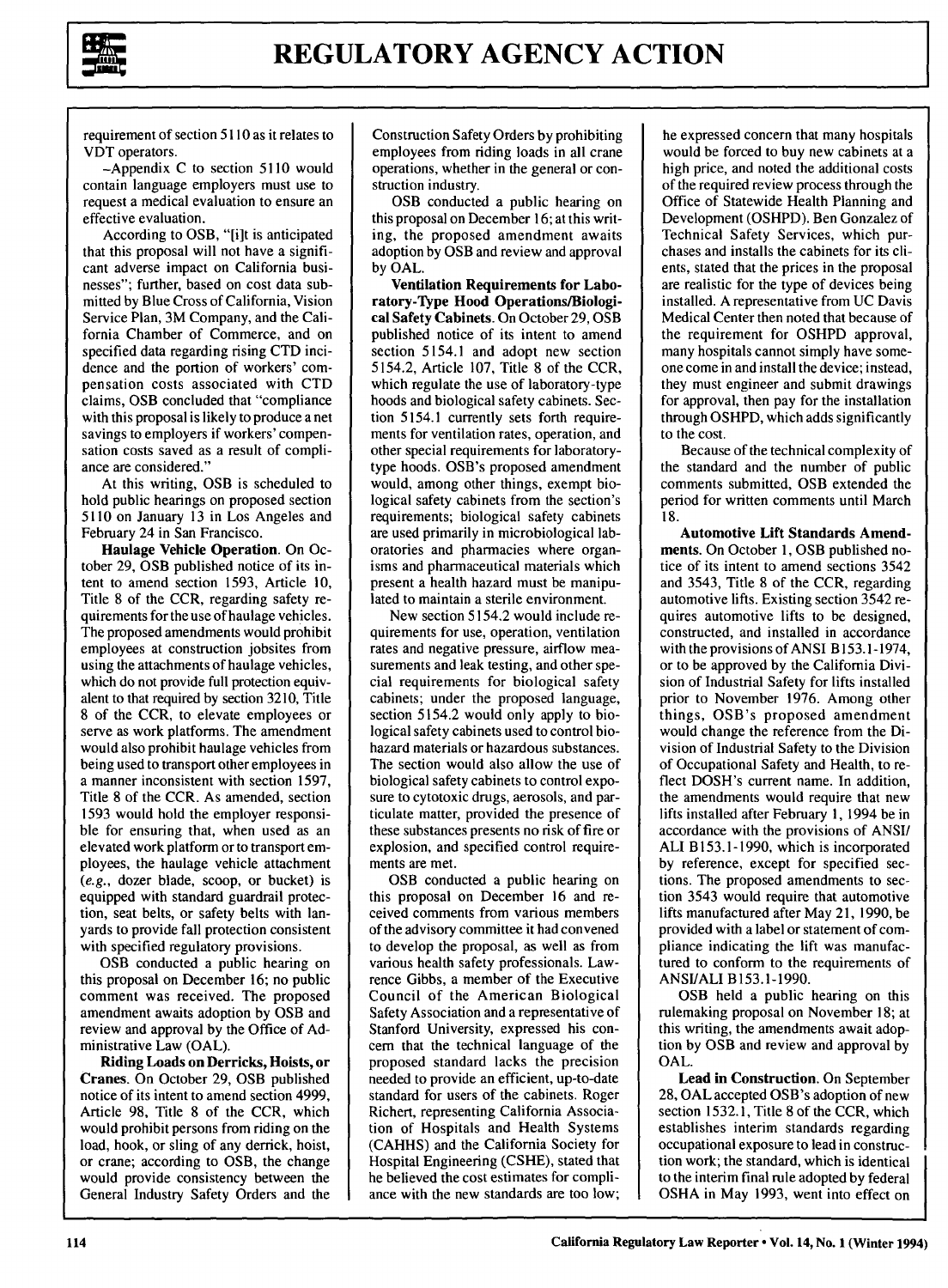

November 4 and will remain in effect for six months from that date unless OSB readopts it for an additional six months or adopts a state standard that is at least as effective as the federal standard. Section 1532.1, which was exempt from OAL review because it is the same as the federal standards *[13:1 CRLR 91],* provides in part that it applies to all construction work where an employee may be occupationally exposed to lead; the term "construction work" is defined as work for construction, alteration, and/or repair (including painting and decorating), and includes demolition or salvage of structures where lead or materials containing lead are present; removal or encapsulation of materials containing lead; new construction, alteration, repair, or renovation of structures, substrates, or portions thereof, that contain lead, or materials containing lead; installation of products containing lead; lead contamination/emergency clean-up; transportation, disposal, storage, or containment of lead or materials containing lead on the site or location at which construction activities are performed; and maintenance operations associated with the construction activities described above.

Among other things, section 1532.1 provides that an employer shall assure that no employee is exposed to lead at concentrations greater then fifty micrograms per cubic meter of air averaged over an eighthour period. If an employee is exposed to lead for more than eight hours in any work day, the employees' allowable exposure, as a time weighted average (TWA) for that day, shall be reduced according to a specified formula.

Rulemaking Update. The following is a status update on other OSB regulatory proposals reported in detail in previous issues of the *Reporter:*

*\* Excavation Access and Egress.* On July 22, OSB conducted a public hearing on its proposed amendments to sections 1541(c)(2) and 1541(l)(1), Title 8 of the CCR, regarding safe walkways and egresses in and around trench excavations. As originally proposed, the amendments would specify that existing provisions for safe egress shall apply to all excavations, including trenches, that are four feet or more in depth, and change existing provisions to require walkways or bridges only if the excavation is six feet or more in depth. [13:4 CRLR 131] At its December 16 meeting, OSB modified the amendments to apply to trenches over 30 inches in width or six feet in depth; OSB then adopted the amendments, which await review and approval by OAL.

*- Permit to Operate Elevators.* On September 22, OAL approved OSB's

amendments to section  $3001(c)(4)$ , Title 8 of the CCR, which allow the issuance of a two-year permit if an elevator is subject to a full service maintenance contract. Section 3001(c)(4) requires elevator service companies to submit specified information within thirty days of notification to allow DOSH to determine if an elevator qualifies for a two-year permit; the revision allows elevator service companies sixty days instead of thirty days to prepare and submit the necessary information. *[13:4 CRLR 131]*

*- Hazards Associated With the Use of Reinforcing Steel and Other Projections.* On November **8, OAL** approved OSB's amendments to section **1712,** Title **8** of the CCR, regarding the safety of employees working above protruding reinforcing steel or similar hazards. *[13:4 CRLR 132]*

*- Process Safety Management of Acutely Hazardous Materials.* On November **11,** OSB adopted its modified amendments to section 5189, Title **8** of the CCR, regarding the management of processes using **highly** hazardous chemicals, flammables, and explosives; at this writing, the amendments await approval **by OAL.**

*\* Occupational Exposure to Serious Safety and Health Hazards in Confined Spaces.* On November **18,** OSB reviewed its proposed amendments to sections **5156-5158** and the repeal of section **5159,** Title **8** of the CCR, regarding the control of exposure to serious safety and health hazards in confined spaces; the revisions are designed to bring California's standards up to the level of effectiveness provided **by** the federal standard. Following a public hearing last May, the Board had requested staff to prepare a side-by-side comparison of the federal and existing state standards; some Board members believe the state standard is already as effective as the federal standard. *[13:4 CRLR 132]* Following a review of staff's summary of the differences between the state and federal standards, OSB adopted the proposed changes. On November 24, **OAL** approved the changes.

*- Skylight Safety Fall Protection.* **On** October **7, OAL** approved OSB's amendments to section 3212(e), Title **8** of the CCR, which specify certain methods of fall protection for employees exposed to the hazard of falling through skylights. [13:4 *CRLR 133]*

*- Wood-Frame Construction Regulatory Changes.* **On November 18, OSB** adopted its proposed changes to section **1710,** Title **8** of the CCR, which provide procedures for safely erecting substructure components such as trusses, beams, and floors during structure construction;

the amendments require that safeguards be used to prevent a framed wall from sliding or kicking out while it is being raised, and specify that anchor bolts shall not be used for blocking or bracing the wood-framed walls being raised. *[13:4 CRLR 131]* On December 15, the amendments were approved by OAL.

*- Cleaning, Repairing, Servicing, and Adjusting Prime Movers, Machinery, and Equipment.* On November **18,** OSB adopted its proposed amendments to section 3314(a) and (b), Title **8** of the CCR, which would specifically include unjamming activities as part of cleaning, repairing, servicing, and adjusting activities conducted on prime movers, machinery, and equipment; require employers to address unjamming machinery and equipment in their hazardous energy control procedures; and provide that for the purpose of section 3314, the term "locked out" means the use of devices, positive methods, or procedures which will result in the isolation or securing of prime movers, machinery, and equipment from mechanical, hydraulic, pneumatic, chemical, electrical, thermal, or other energy source. *[13:4 CRLR 131]* At this writing, the proposed changes are being reviewed **by OAL.**

*- Above-Ground Storage Tank Regulations.* On June 24, OSB conducted a public hearing on its proposed amendments to sections 5415 and 5595, Title **8** of the CCR. Among other things, the regulations would add a definition for the term "integral secondary containment," which describes a method of above-ground tank storage which utilizes an inner tank and outer containment barrier providing containment of spills in the event of inner tank rupture and fire resistivity; exclude aboveground storage tanks (ASTs) equipped with integral secondary containment from the diking/drainage requirements stated in section 5545(a) for Class **I, II,** or **111A** liquids where overfill protection, prevention, and other features are provided, but require such exempt ASTs to be equipped with a metallic spill contain for each tank **fill** pipe; and require spill containers to have a capacity of not less than five gallons and to be equipped with a drain valve which can drain overfilled liquids back into the primary tank. *[13:4 CRLR 132-33]* Because the California Fire Marshal did not approve the proposed changes, OSB is not expected to pursue this regulatory action.

*- Electrical Regulations Pertaining to Elevators.* At this writing, the Board's proposed amendments to sections **3011,3012, 3016, 3020, 3040, 3050, 3071, 3073, 3078, 3090, 3092,** 3093.41, 3093.42, **3100,** and **3112,** Title **8** of the CCR, and sections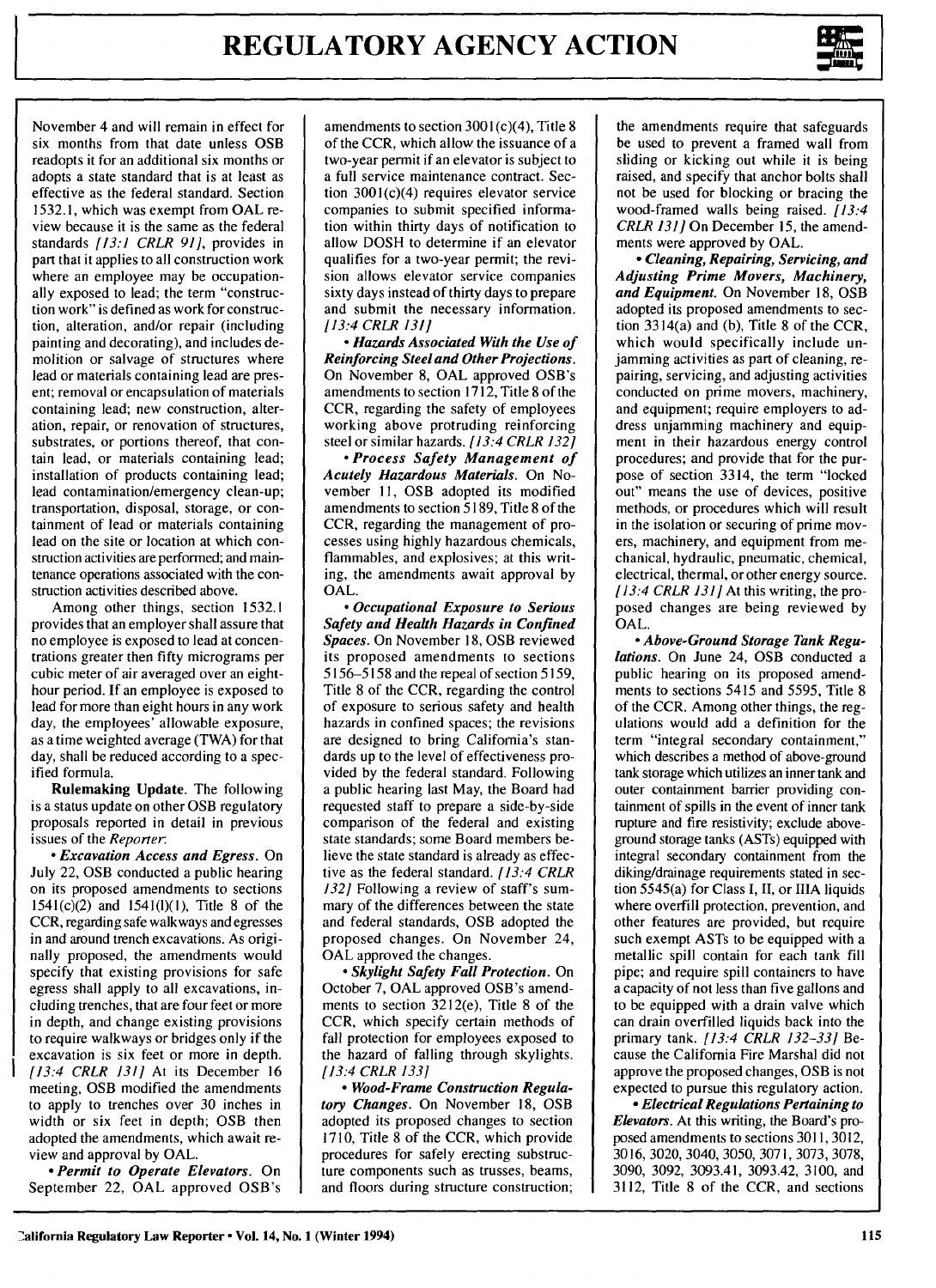

7-3040, 7-3073, 7-3093.41, 7-3093.42, and 7-3100, Title 24 of the CCR, regarding electrical regulations pertaining to elevators, still await adoption by OSB and review and approval by OAL. *[13:4 CRLR 133]*

*- Leg Protection for Chain Saw Operators in Logging Operations.* At this writing, OSB's proposed amendments to section 6283(a), Title 8 of the CCR, which specify that certain employees who are required to operate chain saws during logging operations must use leg protection, await adoption by OSB and review and approval by OAL. *[13:4 CRLR 131]*

*- Toilets at Construction Jobsites.* On October **21,** OSB conducted a public hearing on its proposed amendments to section 1526, Title **8** of the CCR, which would require employers to provide jobsite toilet facilities which provide toilet users with privacy and are maintained so as to provide users with privacy. *[13:4 CRLR 131- 32]* On December **16,** OSB adopted the proposed amendments, which await review and approval **by OAL.**

## **U LEGISLATION**

**S. 575 (Kennedy) and H.R. 1280 (Ford)** are federal legislative proposals which would enact the Comprehensive Occupational Safety and Health Reform Act, which would amend the Occupational Safety and Health Act of **1970** with respect to occupational safety and health programs, committees, employee representatives, coverage, standards, enforcement, antidiscrimination, training and education, hazard and illness evaluation, state plans, and victims' rights *(see* **MAJOR PROJECTS). S. 575** is pending in the Senate Labor and Human Resources Committee; H.R. **1280** is pending in the House Education and Labor Committee.

**AB 1800** (T. Friedman), as amended June 22, would abolish DIR and instead establish the Labor Agency supervised **by** the Secretary of the Labor Agency. Under the bill, the Agency would consist of **DOSH,** the Department of Workers' Compensation, the Department of Rehabilitation, the Department of Labor Standards Enforcement, the Employment Development Department, the Department of Fair Employment and Housing, and the Contractors State License Board. The bill would also provide that the Cal-OSHA Plan, the Division of Labor Statistics and Research, the Division of Apprenticeship Standards, the Division of Industrial Accidents, the California Apprenticeship Council, the State Mediation and Conciliation Service, and the Office of Self-Insurance Plans are subject to the Agency's jurisdiction. The bill would also provide

that OSB, the Occupational Safety and Health Appeals Board, the Workers' Compensation Appeals Board, the Industrial Medical Council, the State Compensation Insurance Fund, the Rehabilitation Appeals Board, the Industrial Welfare Commission, the Employment Training Panel, the Apprenticeship Council, the State Job Training Coordinating Council, the Unemployment Insurance Appeals Board, the Fair Employment and Housing Commission, the Public Employee Relations Board, and the Agricultural Labor Relations Board are within the Agency for administrative purposes. *[A. L&E]*

**AB 2225** (Baca). Existing law requires the Department of Health Services (DHS) to establish and maintain an occupational lead poisoning prevention program, including but not limited to specified activities related to reducing the incidence of occupational lead poisoning. As introduced March 5, this bill would additionally include among those specified activities, for purposes of the occupational lead poisoning prevention program, the study and documentation of the incidence and effects of lead exposure and occupational lead poisoning in the construction industry.

Existing law generally requires every employer to establish, implement, and maintain a written IPP. This bill would also require any employer who engages in lead-related work, as defined, to establish, implement, and maintain an effective occupational lead injury prevention program designed to identify and eliminate unsafe work practices, and prevent occupational lead poisoning and other lead related diseases in the workplace. *[A. L&E]*

**AB 1605** (B. **Friedman),** as amended August **16,** would require that every supermarket, grocery store, or drugstore employer, as defined, with twenty or more full-time or part-time employees and a retail building location of more than 20,000 square feet, develop and implement a minimum security plan at each store site that is designed to protect employees from crime and to assist law enforcement officers in the identification of perpetrators of crimes committed in these stores, and that includes specified elements. This bill would require OSB to adopt regulations to enforce these provisions relating to supermarket, grocery store, and drugstore safety not later than September **1,** 1994. *[S. Appr]*

**AB 1978** (Jones). Existing law requires registration with **DOSH** for specified asbestos-related work, as defined, and prescribes civil and criminal penalties for violating those requirements. As introduced March 5, this bill would exclude

from the definition of "asbestos-related work," the installation, repair, maintenance, or removal of asbestos cement pipe and sheets containing asbestos that does not result in asbestos exposures to employees in excess of the permissible limit as determined pursuant to specified regulations, if the employee involved in the work has received training through a taskspecific training program, including specified information, and written confirmation of completion of that training from the employer or training entity responsible for the training.

Existing law governing asbestos-related work defines "asbestos-containing construction material" as any manufactured construction material which contains more than one-tenth of 1% asbestos by weight. This bill would change the definition of "asbestos-containing construction material" to any manufactured construction material that contains more than 1% asbestos by weight. *[A. L&E]*

SB 547 (Hayden), as amended April 19, would prohibit an employer, commencing January 1, 1997, from requiring or permitting the use of diethylene glycol dimethyl ether or ethylene glycol monoethyl ether in any place of employment, a violation of which would be a misdemeanor. This bill would also require employers, no later than March 1, 1994, to warn employees who could be exposed to diethylene glycol dimethyl ether or ethylene glycol monoethyl ether in their work of the reproductive health dangers of these chemicals, including but not limited to the high risk of miscarriage associated with these chemicals. *[S. Appr]*

SB 832 (Hayden), as amended May 10, would require that, on or after January 1, 1995, every computer VDT and peripheral equipment, as specified, that is acquired for or used in any place of employment conform to all applicable design and ergonomic standards adopted by the American National Standards Institute (ANSI); require that, on and after January **1,** 1995, every employer, except as specified, upon the request of a covered operator, as defined, of a VDT, provide certain equipment that conforms to the aforementioned design and ergonomic standards; require, on and after January 1, 1995, every employer who employs a covered operator to provide that covered operator, under certain conditions, with an alternate work break, as defined, or with reasonable alternative work; provide that a workstation employing new or alternative technologies shall be considered to conform to the standards required by these provisions if certain conditions are met, as specified; require, on or before January I, 1996,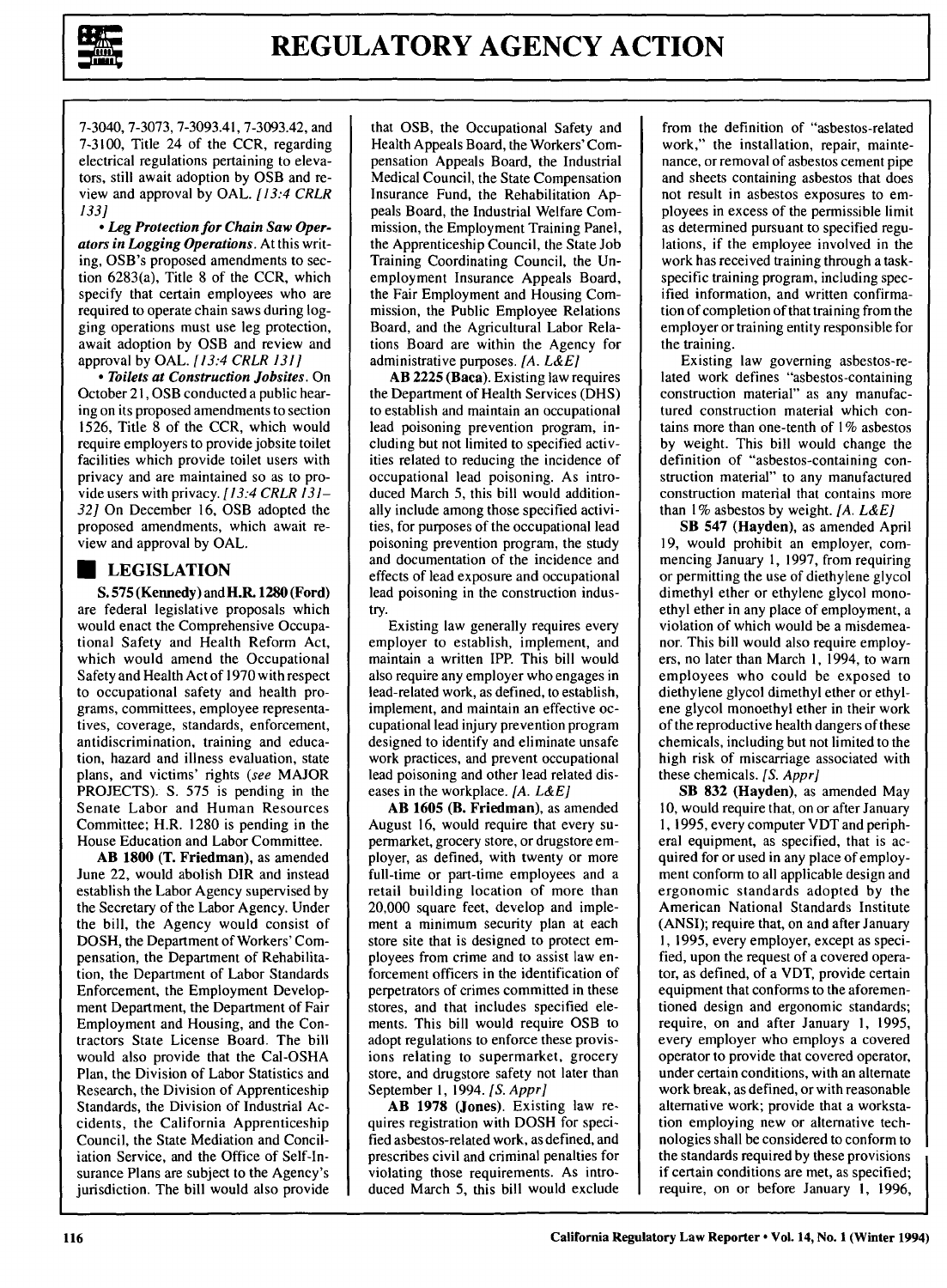

every employer who employs one or more covered operators to make certain equipment modifications to conform to the equipment standards imposed by these provisions, but would specify that an employer shall only be required to expend a maximum of \$250 per workstation to make the required equipment modifications; require, on or before January 1, 1998, every employer who employs one or more covered operators to expend those amounts necessary to modify and upgrade all VDT equipment that is used by any covered operator to fully conform to the equipment standards set forth in these provisions; require, on or before January 1, 1995, that every employer required to comply with specified laws and regulations relating to worker safety, who employs one or more covered operators, provide training and instruction to every covered operator, that includes specified information; require DOSH to monitor ongoing research on VDT radiation emissions and to inform employers, through the use of existing communications materials, of the status of that research, and, on or before January **1,** 1995, to report to the legislature on the results of that research, as specified; and authorize DOSH to enforce these provisions **by** the issuance of citations for any violations thereof. *[S. Appr]*

SB 999 (Dills). Existing law requires DOSH to promulgate regulations establishing specific criteria for licensing certifiers of cranes and derricks, including a written examination. As amended July 16, this bill would permit the Division to waive the written examination for renewal of a certifier's license if the applicant has passed the written certification examination on or after January **1,** 1992, is currently licensed at the time of application, and has been actively engaged in certifying cranes and derricks for the five preceding years. *[A. Inactive File]*

AB 1543 (Klehs). Under existing law, OSB has authority to adopt, amend, and repeal occupational safety and health standards and orders, and to grant variances therefrom under specified conditions; DOSH also has authority to grant temporary variances from any occupational safety and health standard under limited circumstances. As amended April 2 **1,** this bill would provide that, notwithstanding these existing authorizations, neither OSB nor DOSH has the authority to make changes in, or grant variances from, specified regulations, if the proposed change or variance may have the effect of subjecting workers to increased exposure to electromagnetic fields in work on conductors or equipment energized in excess of 7500 volts. *[S. IR]*

**SB 555 (Hart).** Existing **law** requires every physician providing treatment to an injured employee for pesticide poisoning or a condition suspected to be pesticide poisoning to file a complete report with the Division of Labor Statistics and Research. As introduced March 1, this bill would additionally require every physician providing treatment for pesticide poisoning or a condition suspected to be pesticide poisoning to file, within 24 hours of the initial examination, a complete report with the local health officer by facsimile transmission or other means. The bill would provide that the physician shall not be compensated for the initial diagnosis and treatment unless the report to the Division of Labor Statistics and Research is filed with the employer or, if insured, with the employer's insurer, and certifies that a copy of the report was filed with the local health officer. *[A. L&E]*

AB 13 (T. Friedman), as amended August 30, would prohibit any employer from knowingly or intentionally permitting, or any person from engaging in, the smoking of tobacco products in an enclosed space at a place of employment. It would specify that, for purposes of these provisions, "place of employment" shall not include hotel, motel, or other lodging establishments and motel guest room accommodations and lobbies, retail or wholesale tobacco shops, private smoker's lounges, cabs of motor trucks or truck tractors, bars and taverns, warehouse facilities, gaming clubs, public convention center facilities, theatrical production sites, and research or treatment sites, as defined. It would also specify that, for purposes of these provisions, an employer who permits any nonemployee access to his/her place of employment on a regular basis has not acted knowingly or intentionally if he/she has taken certain reasonable steps to prevent smoking by a nonemployee. It would allow an employer to permit smoking in designated breakrooms under specified conditions.

This bill would also specify that the smoking prohibition set forth in these provisions shall constitute a uniform statewide standard for regulating the smoking of tobacco products in enclosed places of employment, and shall supersede and render unnecessary the local enactment or enforcement of local ordinances regulating the smoking of tobacco products in enclosed places of employment.

This bill would additionally provide that a violation of the smoking prohibition set forth in these provisions is an infraction punishable by specified fines. It would further provide that the smoking prohibition shall be enforced by local law enforce-

ment agencies, as specified, but would specify that DOSH shall not be required to respond to any complaint regarding a violation of the smoking prohibition, unless the employer has been found guilty of a third violation of the smoking prohibition within the previous year. *[S. Jud]*

### **\* RECENT MEETINGS**

At its October 21 meeting, OSB considered Petition No. 337, submitted by Terrill McGee and William Bandy, who requested that OSB amend section 5162, Title 8 of the CCR, to require a personal eyeflush system or a kit for quick drenching or flushing of the eyes and face of any person who may be exposed to injurious or corrosive material and where suitable facilities for quick drenching or flushing of the eyes cannot be provided as required in existing section 5162. According to OSB staff, petitioners have developed, patented, and are attempting to market a personal eyeflush system that can deliver a simultaneous flush to both eyes within one second of activation; the system is primarily intended to be used at remote locations that cannot feasibly accommodate a plumbed emergency eyewash/shower unit. Staff also noted that OSB previously granted two petitions requiring DOSH to address the broader issue of providing feasible alternatives to protect workers when plumbed or self-contained units are not readily accessible, and that DOSH had already started advisory committee deliberations in which petitioners were invited to participate; accordingly, OSB denied the petition.

At its November 18 meeting, OSB considered Petition No. 340, submitted by the Southern California Gas Company, which proposes revisions of the Unfired Pressure Vessel Safety Orders concerning natural gas vehicle fueling stations; specifically, petitioner requested that OSB convene an advisory committee to evaluate regulations pertaining to compressed natural gas and liquefied natural gas to assure their consistency, necessity, clarity, and reasonableness. Following discussion, OSB granted the petition to the extent that it directed DOSH to convene an advisory committee to review existing regulations concerning compressed natural gas and liquefied natural gas and to consider petitioner's proposed revisions.

Also at its November 18 meeting, OSB considered Petition No. 338, submitted by Brian Bruckner, requesting that OSB amend section 6880, Title 8 of the CCR, with regard to loading and unloading operations. Petitioner, the manufacturer of a device which is designed to prevent diesel engine runaway, contended that section